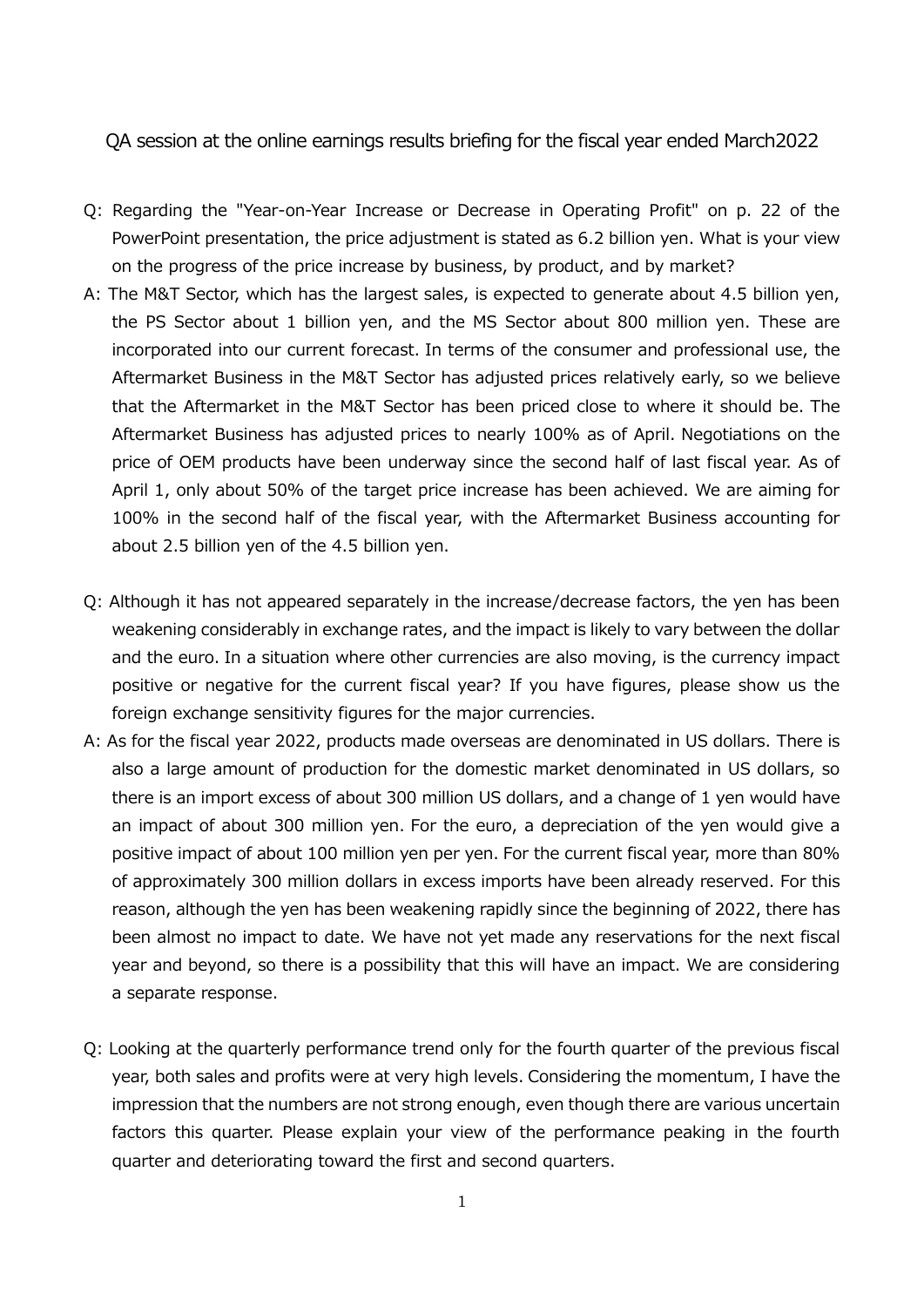- A: Fourth quarter sales and profits were larger than in the past two years. This was due to the fact that the market was in a depleted state with no inventory after production failed in the second and third quarters, and then production was quickly restored in the fourth quarter, allowing us to introduce products that had been left over from the order backlog. It would be best if we could maintain the momentum of the fourth quarter, but since we are now in a state to supply the market to some extent, we do not expect this momentum to continue as it is. Our concern is the impact of the Shanghai lockdown. In addition to the impact on our production, China is a very large market for the M&T Sector, and it is somewhat difficult for us to predict how the situation will change, or what will happen to the European economy, including the situation in Ukraine. We are not saying that we are conservative, but we have included the impact of these factors in our current forecast. From our current position, we believe that we have sufficient ability to achieve this in terms of the scale of revenue based on the order situation. The major management challenge is how to produce and supply products. For your reference, as for the impact of the lockdown in Shanghai, the Shanghai factory was permitted to reopen today (April 28), and operations have finally started with a limited number of workers.
- Q: Regarding the new DOP projects in the M&T Sector. How much contribution will be made this fiscal year and how will it lead to the next fiscal year? What is the scale?
- A: We have received orders for dealer option products from major Japanese manufacturers and shipments will continue for at least two years starting this October. Production is at the Nagano factory. We believe this will be a major contribution. The scale of production will be about several tens of thousands of units per month.
- Q: There is a 1.5-billion-yen difference between core operating income and operating income this time, and there were various impairments in the Q4 of the fiscal year ended March 2022. Is the plan for this fiscal year also based on such one-time costs? Or is it a buffer?
- A: We do not have any specific cost items in mind right now. We have included this amount of difference for the possibility that it may occur in the future.
- Q: Since the company is on track to achieve the mid-term management plan, I believe it will raise its profit level starting this fiscal year. Which business will drive profits? I believe the company originally aimed to increase profits in the PS Sector, but what is the timing for that to accelerate?
- A: Based on the previous year's results, revenues have stabilized except the M&T Sector. The PS Sector's Communications Systems Business has been receiving very solid orders, especially in the US. So, we believe that the company will be able to achieve solid performance in the medium term. As for the MS Sector, the Media Business is expected to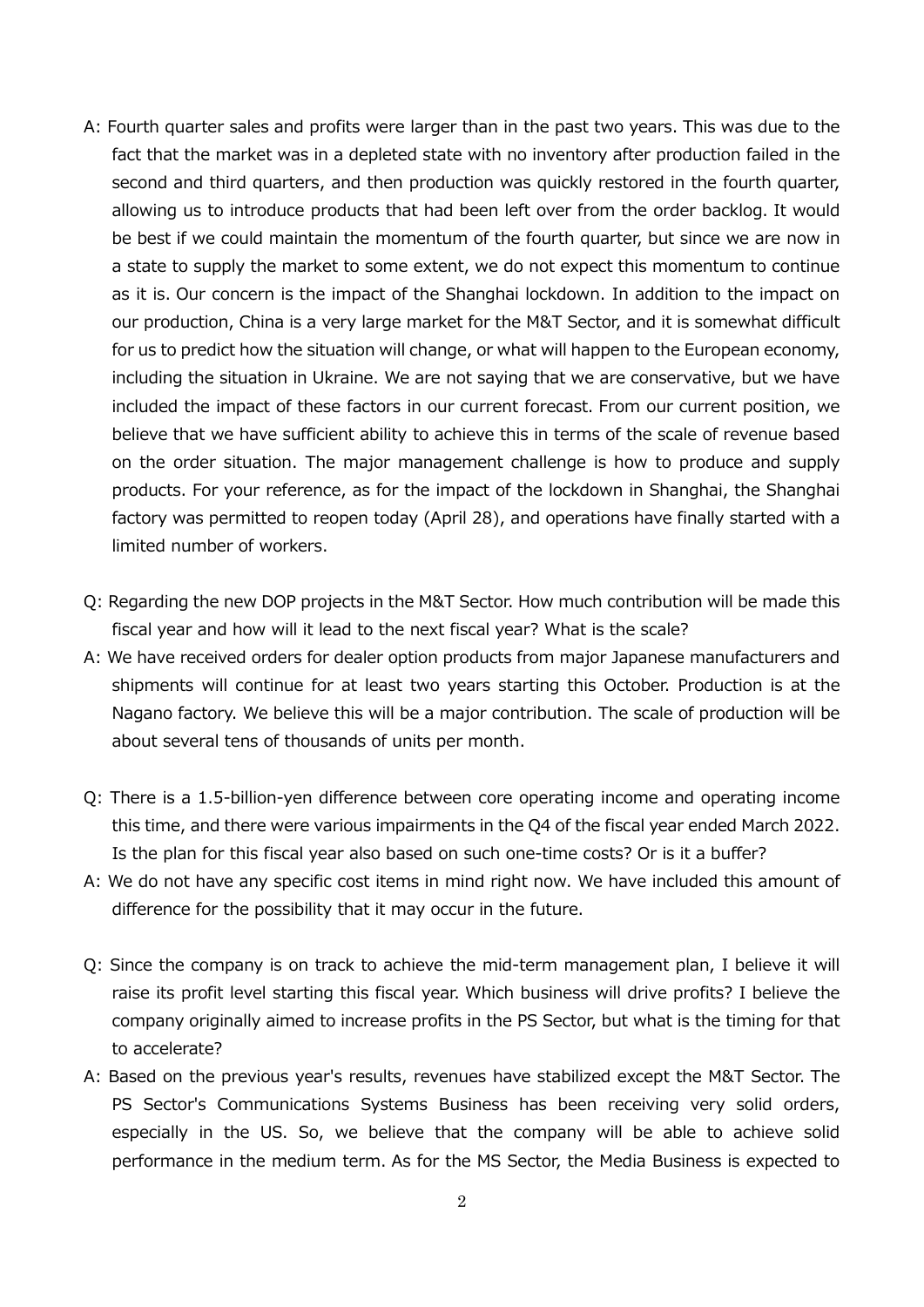be solid, as it has undergone various structural reforms in the past and has ended the business in red. On the other hand, as explained earlier, the M&T Sector will see a significant contribution from the second half of the year from projects on order. For this reason, considering the contribution of OEMs in the Chinese market, we believe that we are well within the range.

- Q: Regarding the "Full-year Earnings Forecast for FYE3/'23 by Segment" on page 23 of the PowerPoint presentation, the M&T Sector's revenue increases by around 10% compared to the previous year. Is this a high figure compared to the market growth or is it on par with the market? There must be a breakdown for OEMs, but what should be seen as the driving force behind the growth? Will subsidiaries such as ASK drive growth? Please show us the breakdown.
- A: We are trying to increase our market share more than the growth of the market. The market is largely divided into OEM and Aftermarket Business. The aftermarket industry size is valued at approximately 50 billion yen. The aftermarket is a relatively solid market, especially in Japan, so there is not a large market growth. However, since we have not been able to supply our products due to component availability problems since the last quarter, we need to eliminate the backlog of orders anyway. As for the forecast for the current fiscal year, there is a possibility that car manufacturers may not be able to produce cars due to economic circumstances. We have estimated this forecast based on the number of planned units agreed upon with automakers.
- Q: What were the levels of R&D costs, capital investments, and depreciation for the fiscal year ended March 31, 2022? In addition, please tell us what your plans are for the fiscal year ending March 31, 2023, numbers if possible, or qualitative data if it is difficult. Also, a newspaper article recently reported that the number of new graduates to be employed next spring will increase. What is the intention behind this, and in what areas do you plan to strengthen your workforce?
- A: The actual capital investment for the fiscal year ended March 31, 2022, was approximately 22 billion yen. In the previous fiscal year, it was reduced to less than 20 billion yen. However, last fiscal year, the capital investment was increased by approximately 3 billion yen from the previous year due to new development and the return of production to Japan. The depreciation cost amounted to approximately 17 billion yen. Regarding the employment of new graduates, we expect the number of new graduates to increase next year compared to this fiscal year. We are planning to employ personnel in areas such as ITC, software, and security support. We believe there will be more such portions than in the past, but there is no clear breakdown at this time.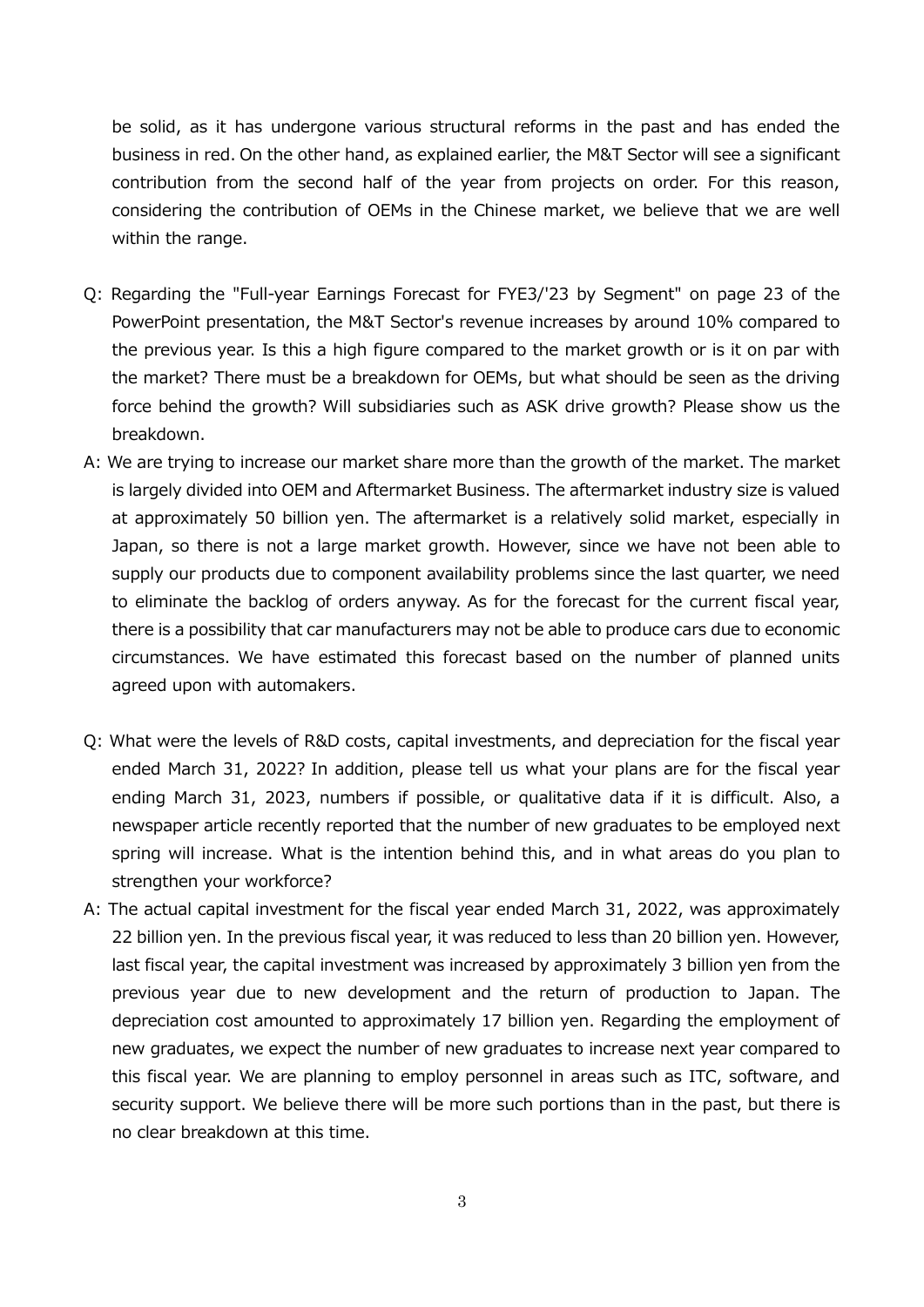- Q: Regarding the procurement of semiconductors and other components. Please tell us your current view on whether the April-June and July-September periods of this year will remain tougher than the January-March period of this year, or whether the procurement will become easier. I also have the impression that your company is working harder than other companies in terms of procurement of components such as semiconductors, etc. Looking back on January-March, do you feel more confident that you were able to procure better than other companies in your industry? How do you look back on the improvement of your procurement capabilities?
- A: The situation in the semiconductor market has not yet improved. Although we have heard that some memory and DRAM are recovering well, the procurement situation for automotive semiconductors is still very difficult. Under such circumstances, we actively implemented early design changes, which contributed to the growth in the fourth quarter of the previous fiscal year. Regarding the semiconductor procurement situation, we are small in scale compared to the very large manufacturers. However, we conduct daily negotiations with a focus on procurement, with the participation of top management. We believe that our daily negotiations with semiconductor manufacturers on priorities and allocations, and our checking and responding to the progress, have led to the results.
- Q: What were the shortfalls in electronic components and semiconductors in the previous fiscal year, and will these be resolved in the current fiscal year? Which specific components are being affected? As companies have started to announce financial results, many companies have been pointed out on distribution costs and other distribution aspects as a problem. Is it correct to say that your company's performance was dragged down by the impact of component shortages in the previous fiscal year, and that this will be resolved in the current fiscal year, which means that the performance will improve? In particular, please tell us about the M&T Sector. Currently, I hear that the turnover is not quite good, as all semiconductor and component makers are not able to supply their products, combined with the lockdown in Shanghai, but please tell us the factors that make you expect a V-shaped recovery for your company.
- A: In terms of supply and logistics, the logistics to the U.S., which took about three times longer than usual due to container stoppages caused by COVID-19 in the past, has improved, which contributed to sales in the Q4 of the previous fiscal year, and we expect cargo to move smoothly in the Q1 of this fiscal year. In terms of logistics, the lockdown in Shanghai is holding up both shipments and air shipments. We are concerned about this and will consider and implement all possible measures, including shipments that do not go through Shanghai. Semiconductors for in-vehicle use are usually a generation old. There is a shortage in this area because semiconductor manufacturers have not invested in equipment. What exactly is lacking now is really basic components such as microcomputers and amplifiers for in-